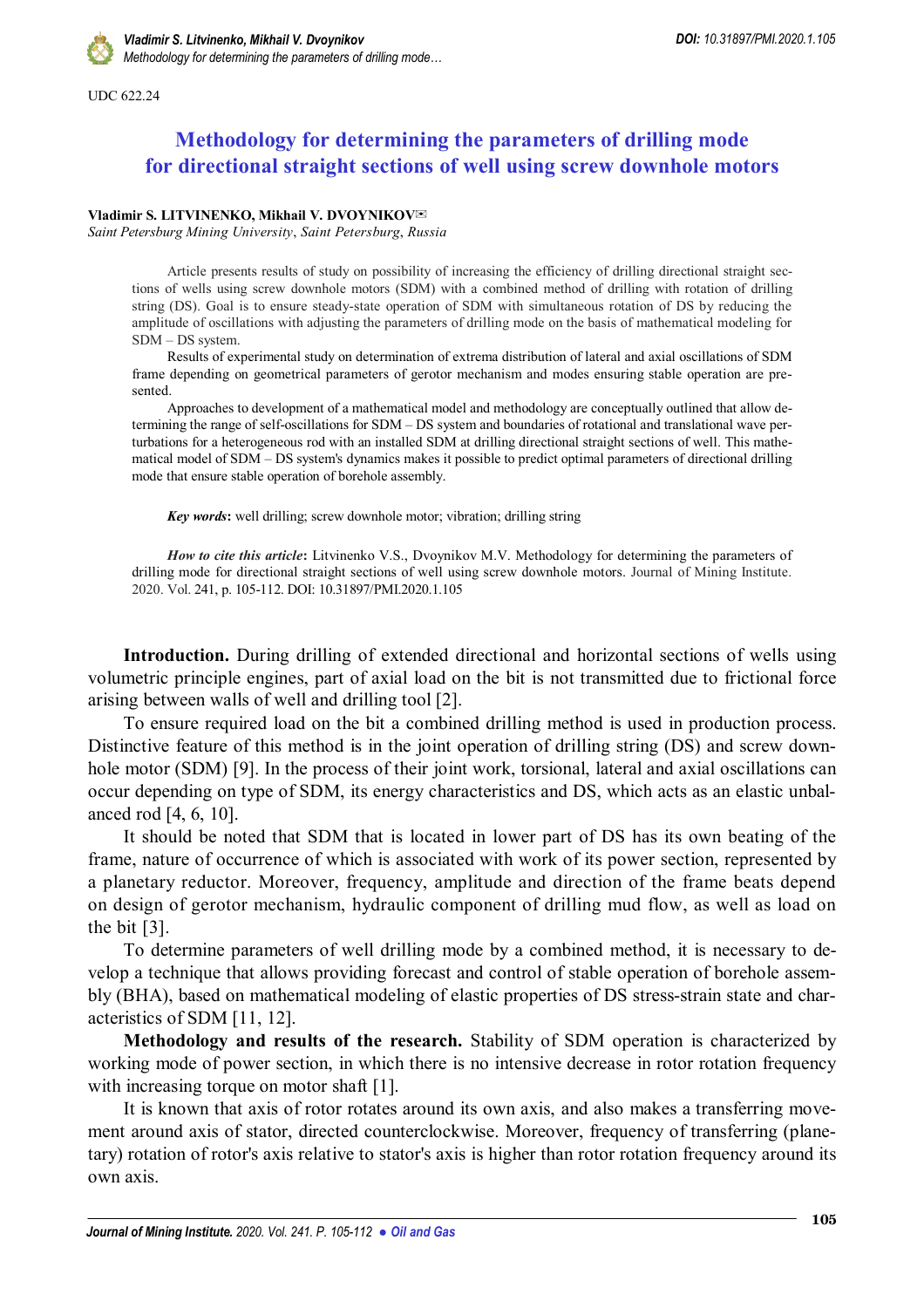

Angular rotation velocity of rotor's axis relative to stator's axis, which determines beat frequency of the frame,

$$
\omega_n = -z_z \omega_r,\tag{1}
$$

where  $z_z$  – number of rotor teeth;  $\omega_r$  – angular rotation velocity of rotor around its own axis.

Motor's frame beats depend on inertial  $F_{in}$  and hydraulic  $F_h$  forces acting on rotor,

$$
F_{in} = m z_2 \omega^2 e, \qquad (2)
$$

$$
F_h = M_{ind}/ez_1,\tag{3}
$$

where  $M_{ind}$  – indicator moment;  $e$  – eccentricity;  $z_1$  and  $z_2$  – number of stator and rotor teeth;  $m$  – rotor mass;  $ω$  – angular velocity.

During engine start, a skew moment arises, causing instability of rotor rolling along stator teeth and leading to additional beating of SDM frame.

Skew moment is

$$
M_s = \frac{P_p D t^2}{4\pi} \,. \tag{4}
$$

where *D* – stator diameter at tooth cavities;  $P_p$  – pressure difference; *t* – rotor pitch.

Experimental study of motor's frame beats is performed at the test bench. Bench is equipped with an automatic control system that provides real-time output of SDM main energy characteristics to panel of a personal computer. To study beats of SDM, oscillation sensors are installed on frame.

Study results for vibration acceleration and amplitude of motor's frame oscillations under different operating conditions are shown in Fig.1.

Based on experimental study, shaft rotation frequency is determined, which ensures minimal lateral oscillations and optimal axial beats of motor.

Modeling of tool operation is carried out on an advanced mathematical model of E.K.Yunin and V.K.Khegai [8].

At well drilling, it is required to determine the combination of load on the bit along depth *P* and rotor rotation frequency  $n_0$  so that drilling time  $t$  of specified interval is minimal under condition of optimal energy costs [7].

DS can be represented as a composite rod, including a section of length  $L_1$  with outer and inner diameters  $D_{L_1}, d_{L_1}$ , interval of heavy drilling pipes (HDP) with length  $L_2$  and outer and inner diameters  $D_{L_2}$ ,  $d_{L_2}$  and interval, represented by SDM frame and navigation system with length  $L_3$  and diameters  $D_{L_3}, d_{L_3}$ . Current well depth  $H = L_1 + L_2 + L_3$  in process of drilling a certain interval increases due to deepening of bottomhole. At this, let us assume  $L_2$ ,  $L_3$  = const and due to increasing of  $L_1$  +  $\Delta L$ , *H* also rises.





**106**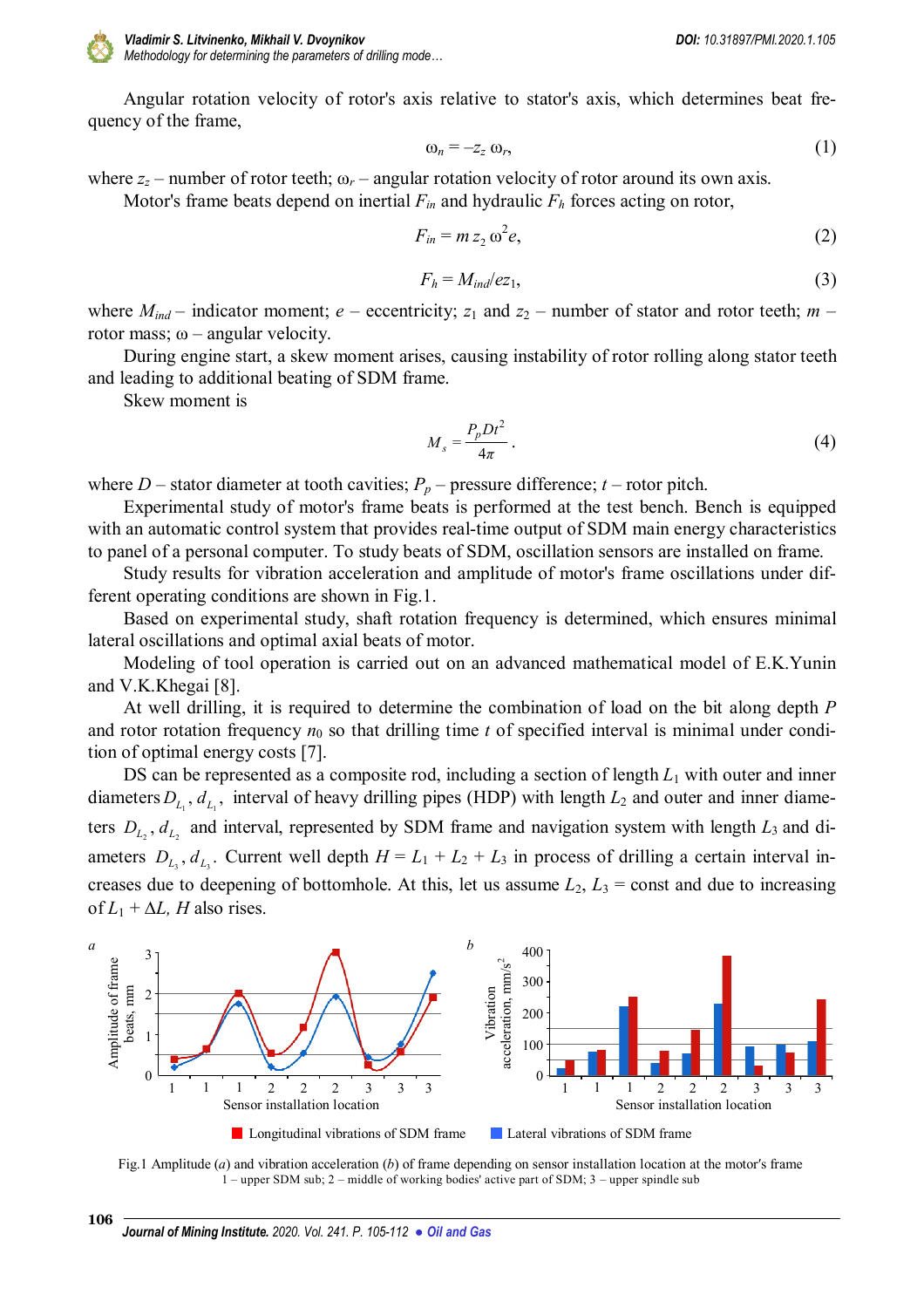

*Vladimir S. Litvinenko, Mikhail V. Dvoynikov DOI: 10.31897/PMI.2020.1.105*

*Methodology for determining the parameters of drilling mode…*



Fig.2. Computational scheme for study of rotational and translational oscillations of SDM – DS system operation

Let us consider that sections are made of various materials. Therefore, first, second and third section corresponds to propagation velocity of rotational oscillations, respectively  $\lambda_{L_1}$ ,  $\lambda_{L_2}$ ,  $\lambda_{L_3}$ , propagation velocity of translational oscillations, respectively  $\chi_{L_1}, \chi_{L_2}, \chi_{L_3}$ . Computational scheme for analyzing DS behavior during rotational and translational motion is shown in Fig. 2.

Differential equation of rotational and translational motion of composite heterogeneous rod with boundary and initial conditions [5]:

$$
\begin{cases}\n\frac{\partial^2 \varphi_1}{\partial t} + f_{\tau_1} \left( \frac{\partial \varphi_1}{\partial t} \right) = \lambda_{L_1}^2 \frac{\partial^2 \varphi_1}{\partial s_1^2}, s_1 \in [0, L_1]; \\
\frac{\partial^2 \varphi_2}{\partial t} + f_{\tau_2} \left( \frac{\partial \varphi_2}{\partial t} \right) = \lambda_{L_2}^2 \frac{\partial^2 \varphi_2}{\partial s_2^2}, s_2 \in [0, L_2]; \\
\frac{\partial^2 \varphi_3}{\partial t} + f_{\tau_3} \left( \frac{\partial \varphi_3}{\partial t} \right) = \lambda_{L_3}^2 \frac{\partial^2 \varphi_3}{\partial s_3^2}, s_3 \in [0, L_3];\n\end{cases}\n\begin{cases}\n\frac{\partial^2 u_1}{\partial t} + f_{\tau_1} \left( \frac{\partial u_1}{\partial t} \right) = \chi_{L_1}^2 \frac{\partial^2 u_1}{\partial s_1^2}, s_1 \in [0, L_1]; \\
\frac{\partial^2 u_2}{\partial t} + f_{\tau_2} \left( \frac{\partial u_2}{\partial t} \right) = \chi_{L_2}^2 \frac{\partial^2 u_2}{\partial s_2^2}, s_2 \in [0, L_2]; \\
\frac{\partial^2 u_3}{\partial t} + f_{\tau_3} \left( \frac{\partial u_3}{\partial t} \right) = \chi_{L_3}^2 \frac{\partial^2 u_3}{\partial s_3^2}, s_3 \in [0, L_3].\n\end{cases}
$$
\n
$$
(5)
$$

Boundary conditions for rotational and translational motion:

$$
s_1 = 0; \varphi = n_0 t, M = G_1 J_1 \frac{\partial \varphi_1}{\partial s_1},
$$
  
\n
$$
s_1 = 0; u_1 = h, N = E_1 F_1 \frac{\partial u_1}{\partial s_1},
$$
  
\n
$$
s_1 = L_1; s_2 = 0; G_1 J_1 \frac{\partial \varphi_1}{\partial s_1} = G_2 J_2 \frac{\partial \varphi_2}{\partial s_2},
$$
  
\n
$$
s_1 = L_1; s_2 = 0; E_1 F_1 \frac{\partial u_1}{\partial s_1} = E_2 F_2 \frac{\partial u_2}{\partial s_2},
$$
  
\n
$$
s_1 = L_1; s_2 = 0; u_1 = u_2,
$$
  
\n
$$
s_1 = L_1; s_2 = 0; u_1 = u_2,
$$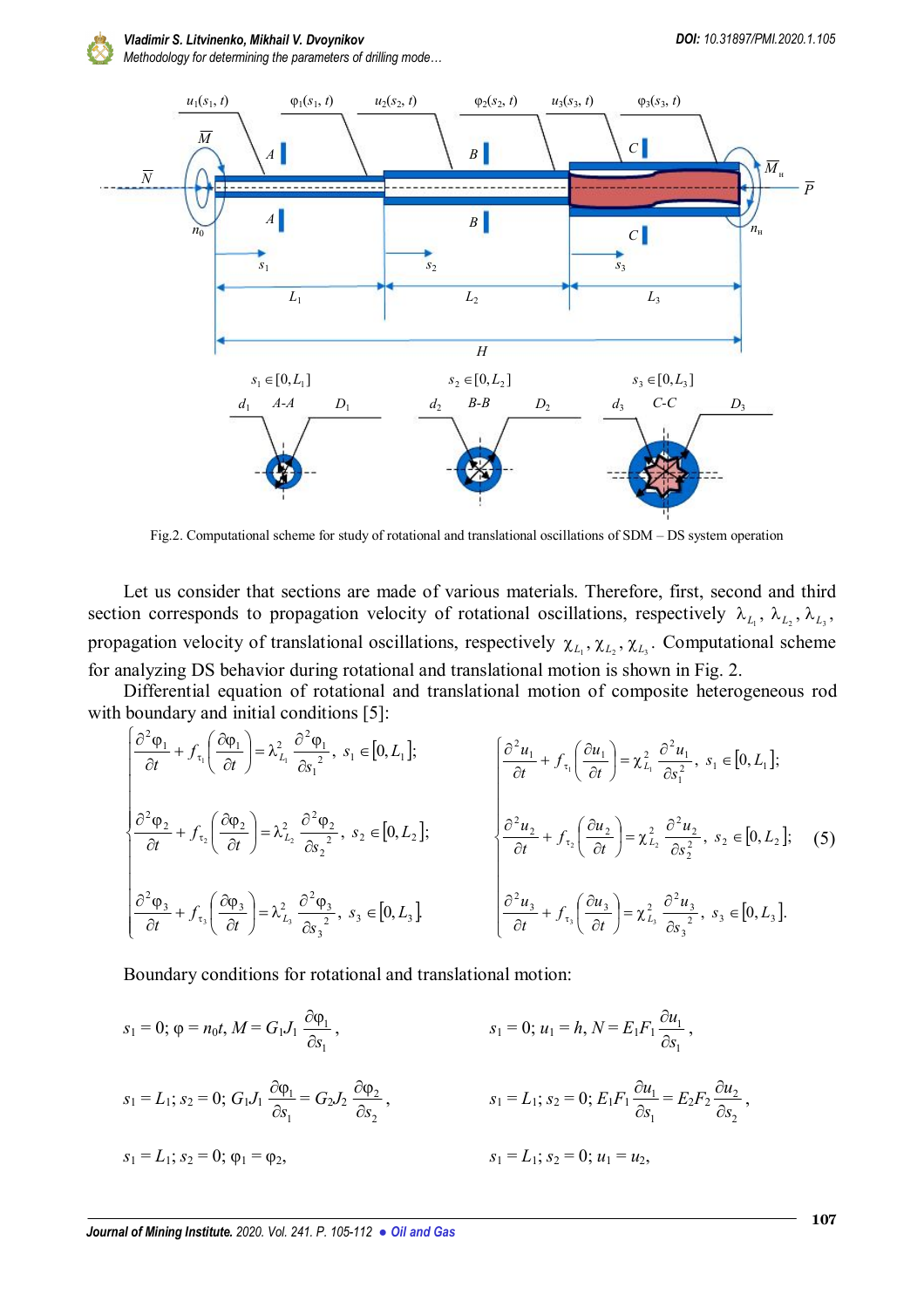

*Methodology for determining the parameters of drilling mode…*

$$
s_2 = L_2; s_3 = 0; G_2 J_2 \frac{\partial \varphi_2}{\partial s_2} = G_3 J_3 \frac{\partial \varphi_3}{\partial s_3}, \qquad s_2 = L_2; s_3 = 0; E_2 F_2 \frac{\partial u_2}{\partial s_2} = E_3 F_3 \frac{\partial u_3}{\partial s_3},
$$
  
\n
$$
s_2 = L_3; s_3 = 0; u_2 = u_3,
$$
  
\n
$$
s_3 = L_3; G_3 J_3 \frac{\partial \varphi_3}{\partial s_3} = -M_{\rm H}(P, n_{\rm H}). \qquad s_3 = L_3; E_3 F_3 \frac{\partial u_3}{\partial s_3} = P(n_{\rm H}).
$$

Initial conditions for rotational motion at  $t = 0$ :

$$
\varphi_{1}(s_{1}, t=0) = \frac{f_{\tau_{1}}(n_{0})}{2\lambda_{L_{1}}^{2}} s_{1}^{2} - \left\{ \frac{f_{\tau_{1}}(n_{0})L_{1}}{\lambda_{L_{1}}^{2}} + \theta \left[ \frac{f_{\tau_{2}}(n_{0})L_{2}}{\lambda_{L_{2}}^{2}} + \epsilon \left( \frac{f_{\tau_{2}}(n_{0})L_{3}}{\lambda_{L_{3}}^{2}} + \frac{M_{\mu}(P, n_{\mu})}{G_{3}J_{3}} \right) \right] \right\} s_{1};
$$
\n
$$
\varphi_{2}(s_{2}, t=0) = f_{1}(L_{1}) + \frac{f_{\tau_{2}}}{2\lambda_{L_{2}}^{2}} s_{2}^{2} - \left[ \frac{f_{\tau_{2}}(n_{0})L_{2}}{\lambda_{L_{2}}^{2}} + \epsilon \left( \frac{f_{\tau_{3}}(n_{0})L_{3}}{\lambda_{L_{3}}^{2}} + \frac{M_{\mu}(P, n_{\mu})}{G_{3}J_{3}} \right) \right] s_{2};
$$
\n
$$
\varphi_{3}(s_{3}, t=0) = f_{1}(L_{1}) + f_{2}(L_{2}) + \frac{f_{\tau_{2}}(n_{0})}{2\lambda_{L_{2}}^{2}} s_{3}^{2} - \left( \frac{f_{\tau_{3}}(n_{0})L_{3}}{\lambda_{L_{3}}^{2}} + \frac{M_{\mu}(P, n_{\mu})}{G_{3}J_{3}} \right) s_{3};
$$
\n
$$
s_{1} \in [0, L_{1}], \ s_{2} \in [0, L_{2}], \ s_{3} \in [0, L_{3}];
$$
\n
$$
\frac{\partial \varphi_{1}}{\partial t} = n_{0}, \ \frac{\partial \varphi_{2}}{\partial t} = n_{0}, \ \frac{\partial \varphi_{3}}{\partial t} = n_{0}.
$$

Initial conditions for translational motion at  $t = 0$ :

$$
u_1(s_1, t=0) = \frac{f_{\tau_1}(n_0)}{2\chi_{L_1}^2} s_1^2 - \left\{ \frac{f_{\tau_1}(n_0)L_1}{\chi_{L_1}^2} + \theta \left[ \frac{f_{\tau_2}(n_0)L_2}{\chi_{L_2}^2} + \epsilon \left( \frac{f_{\tau_2}(n_0)L_3}{\chi_{L_3}^2} + \frac{P(n_{\rm H})}{E_3F_3} \right) \right] \right\} s_1;
$$
  
\n
$$
u_2(s_2, t=0) = f_1(L_1) + \frac{f_{\tau_2}}{2\chi_{L_2}^2} s_2^2 - \left[ \frac{f_{\tau_2}(n_0)L_2}{\chi_{L_2}^2} + \epsilon \left( \frac{f_{\tau_3}(n_0)L_3}{\chi_{L_3}^2} + \frac{P(n_{\rm H})}{E_3F_3} \right) \right] s_2;
$$
  
\n
$$
u_3(s_3, t=0) = f_1(L_1) + f_2(L_2) + \frac{f_{\tau_2}(n_0)}{2\chi_{L_2}^2} s_3^2 - \left( \frac{f_{\tau_3}(n_0)L_3}{\chi_{L_3}^2} + \frac{P(n_{\rm H})}{E_3F_3} \right) s_3;
$$
  
\n
$$
s_1 \in [0, L_1], \ s_2 \in [0, L_2], \ s_3 \in [0, L_3];
$$

$$
\frac{\partial u_1}{\partial t} = \chi_{L_1} u_1, \quad \frac{\partial u_2}{\partial t} = \chi_{L_2} u_2, \quad \frac{\partial u_3}{\partial t} = \chi_{L_3} u_3,
$$

where  $\varphi_1(s_1, t)$ ,  $\varphi_2(s_2, t)$ ,  $\varphi_3(s_3, t)$  – rotation angles of current cross-sections of string in corresponding sections;  $s_1$ ,  $s_2$ ,  $s_3$  – current position of cross-section;  $u_1(s_1, t)$ ,  $u_2(s_2, t)$ ,  $u_3(s_3, t)$  – translational movements of current cross-sections of string in corresponding sections; *s*1, *s*2, *s*<sup>3</sup> – current position of cross-section; *h* – value of translational movement with transfer, lateral to truncation of round;

 $\frac{1}{\sqrt{2}}$  $\frac{1}{2} \left| \frac{\partial \psi_1}{\partial t} \right|$ J  $\left(\frac{\partial \varphi_1}{\partial t}\right)$  $\setminus$ ſ  $\partial$  $\partial \varphi$  $\sigma_1$   $\partial t$  $f_{\tau}$   $\frac{\omega_{\psi_1}}{2}$ ,  $f_{\tau_2}$   $\frac{\omega_{\psi_2}}{2}$ ,  $\frac{\sqrt{2} \sqrt{2}}{2t}$ J  $\left(\frac{\partial \varphi_2}{\partial t}\right)$  $\setminus$ ſ  $\partial$  $\partial \phi$  $\sigma_2$   $\partial t$  $f_{\tau_2} \left| \frac{\partial \varphi_2}{\partial x} \right|, f_{\tau_2} \left| \frac{\partial \varphi_3}{\partial x} \right|$ J  $\left(\frac{\partial \varphi_3}{\partial r}\right)$  $\setminus$ ſ  $\partial$ ∂φ  $\sigma_3$   $\partial t$  $f_{\tau}$  $\frac{\omega \varphi_3}{2}$  $\frac{1}{3} \left( \frac{\partial \phi_3}{\partial t} \right)$  – dissipative members characterizing the resistance to rotation of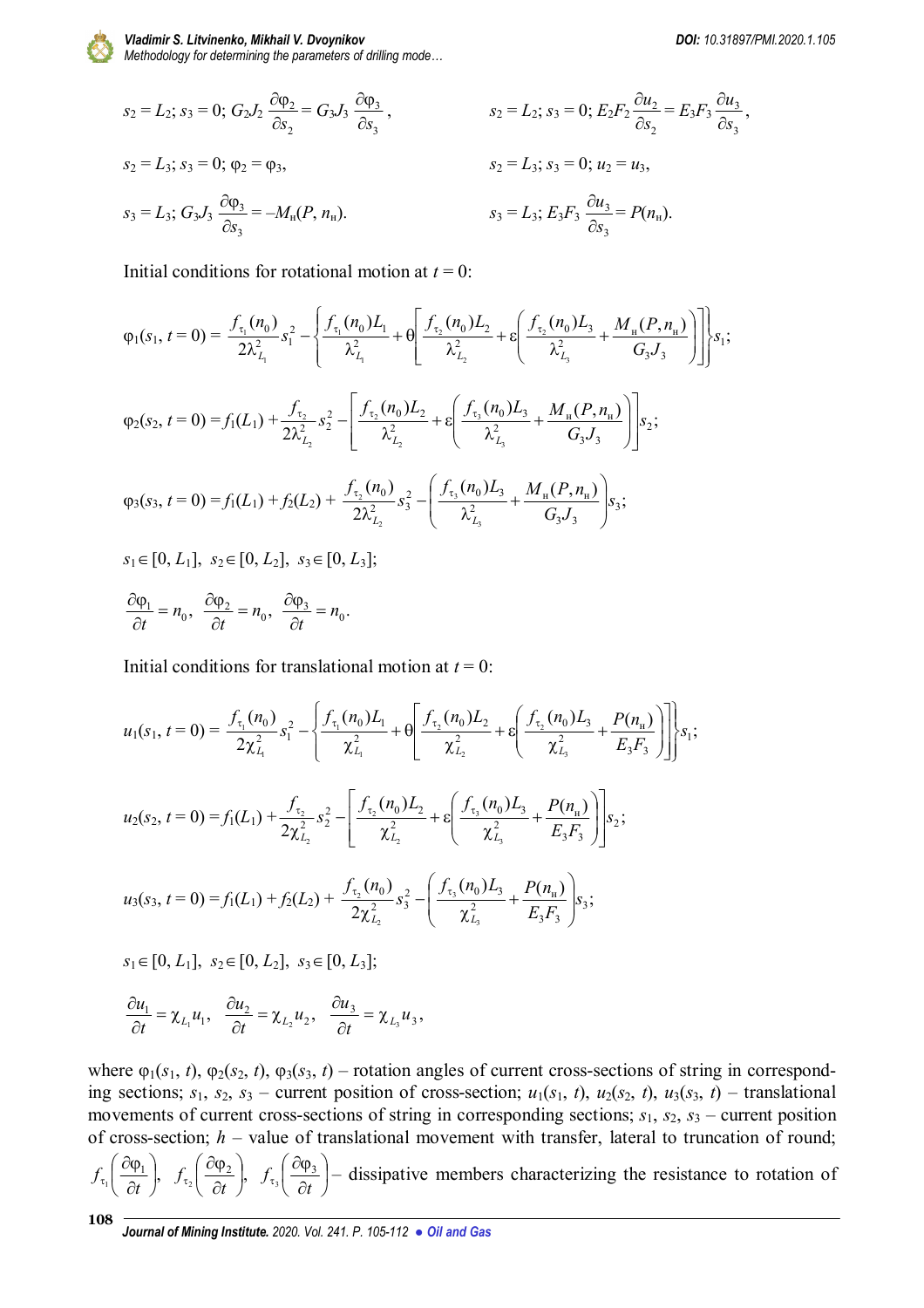

drilling string in corresponding sections;  $f_{\tau}$   $\left| \frac{\partial u_1}{\partial x_1} \right|$ ,  $\frac{1}{2} \left| \frac{du}{dt} \right|$ J  $\left(\frac{\partial u_1}{\partial u_1}\right)$  $\setminus$ ſ  $\partial$  $\partial$  $\sigma_1$   $\partial t$  $f_{\tau}$  $\left(\frac{\partial u_1}{\partial x}\right), \quad f_{\tau}$  $\left(\frac{\partial u_2}{\partial x}\right),$  $\frac{2}{2} \left( \frac{3u_2}{2t} \right)$ J  $\left(\frac{\partial u_2}{\partial x}\right)$  $\setminus$ ſ  $\partial$  $\partial$  $\sigma_2$   $\partial t$  $f_{\tau_2} \left( \frac{\partial u_2}{\partial x} \right), \quad f_{\tau_3} \left( \frac{\partial u_3}{\partial x} \right)$ J  $\left(\frac{\partial u_3}{\partial x}\right)$  $\setminus$ ſ  $\partial$  $\partial$  $\sigma_3$   $\partial t$  $f_{\tau_2} \left( \frac{\partial u_3}{\partial x_1} \right)$  $\frac{\partial u_3}{\partial t}$  – dissipative members characterizing the resistance of drilling string translational movement;  $n_0$  – rotation velocity for upper end of string;  $G_1$ ,  $G_2$ ,  $G_3$  – shear modules for materials in corresponding sections;  $E_1$ ,  $E_2$ ,  $E_3$  – elastic moduli of materials in corresponding sections under tension or compression; *J*1, *J*2, *J*<sup>3</sup> – polar moments of inertia in cross-section of string in corresponding sections;  $F_1$ ,  $F_2$ ,  $F_3$  – cross-sectional area of string in corresponding sections;  $M<sub>H</sub>(P, n<sub>H</sub>)$  – moment of resistance to rotation of composite rod lower section from the side of rock; *P* – axial load on end of composite rod lower section;

 $P(n_{\rm H})$  – axial load on end of composite rod lower section;  $3 - 1/3$  $_{\rm H} = \frac{U \psi_3}{24}$  $t \big|_{s_3=L}$ *n*  $\partial t \bigm|_{s_3}$  $=\frac{\partial \varphi_3}{\partial x}$  – rotation frequency for

end of composite rod lower section,  $2^{\prime\prime}$  2  $1$ <sup> $\prime$ </sup> 1  $G<sub>2</sub>J$  $\theta = \frac{G_1 J_1}{G_1}$  – coefficient of moment-force ratio of the first and

second sections during rotation;  $3^{\prime\prime}$  3  $2^{\prime\prime}$  2  $G, J$  $\varepsilon = \frac{G_2 J_2}{G T}$  – coefficient of moment-force ratio of the second and

third sections during rotation;  $2^{1}$  2  $1 - 1$  $E_2F_2$  $\theta = \frac{E_1 F_1}{E_1 F_2}$  – coefficient of moment-force ratio of the first and second

sections during translational movement;  $3^{1}3$  $2^1$  2  $E_3F_3$  $\varepsilon = \frac{E_2 F_2}{E_1 E_2}$  – coefficient of moment-force ratio of the second

and third sections during translational movement.

This problem is most clearly solved for case in which the values of dissipative members of system are equal to zero. Following formulas are used:

$$
\begin{bmatrix}\n\lambda_{L_{1}}\n\begin{bmatrix}\n\lambda_{L_{2}}\n\lambda_{L_{3}}\n\frac{\lambda_{L_{3}}\n\lambda_{L_{3}}\n\ln \frac{\lambda_{L_{3}}\Delta M_{u} + G_{3}J_{3}n_{u}}{\lambda_{L_{3}}\Delta M_{u} - G_{3}J_{3}n_{u}}\n\end{bmatrix} + G_{2}J_{2}n_{0} \\
H = \frac{\lambda_{L_{1}}}{\mu_{1}}\n\frac{\lambda_{L_{2}}\n\begin{bmatrix}\n\lambda_{L_{3}}\n\mu_{2}\n\mu_{3}\n\end{bmatrix}\n\lambda_{L_{3}}\n\begin{bmatrix}\n\lambda_{L_{3}}\n\mu_{3}\n\lambda_{L_{3}}\n\Delta M_{u} + G_{3}J_{3}n_{u}\n\end{bmatrix} - G_{2}J_{2}n_{0} \\
\lambda_{L_{1}}\n\begin{bmatrix}\n\lambda_{L_{2}}\n\mu_{1}\n\mu_{2}\n\end{bmatrix}\n\lambda_{L_{2}}\n\begin{bmatrix}\n\lambda_{L_{3}}\n\mu_{2}\n\mu_{3}\n\end{bmatrix}\n\lambda_{L_{3}}\n\begin{bmatrix}\n\lambda_{L_{3}}\n\mu_{2}\n\mu_{3}\n\end{bmatrix}\n\lambda_{L_{3}}\n\lambda_{L_{3}}\n\lambda_{L_{3}}\n\lambda_{L_{3}}\n\lambda_{L_{3}}\n\lambda_{L_{3}}\n\lambda_{L_{3}}\n\lambda_{L_{3}}\n\lambda_{L_{3}}\n\lambda_{L_{3}}\n\lambda_{L_{3}}\n\lambda_{L_{3}}\n\lambda_{L_{3}}\n\lambda_{L_{3}}\n\lambda_{L_{3}}\n\lambda_{L_{3}}\n\lambda_{L_{3}}\n\lambda_{L_{3}}\n\lambda_{L_{3}}\n\lambda_{L_{3}}\n\lambda_{L_{3}}\n\lambda_{L_{3}}\n\lambda_{L_{3}}\n\lambda_{L_{3}}\n\lambda_{L_{3}}\n\lambda_{L_{3}}\n\lambda_{L_{3}}\n\lambda_{L_{3}}\n\lambda_{L_{3}}\n\lambda_{L_{3}}\n\lambda_{L_{3}}\n\lambda_{L_{3}}\n\lambda_{L_{3}}\n\lambda_{L_{3}}\n\lambda_{L_{3}}\n\lambda_{L_{3}}\n\lambda_{L_{3}}\n\lambda_{L_{3}}\n\lambda
$$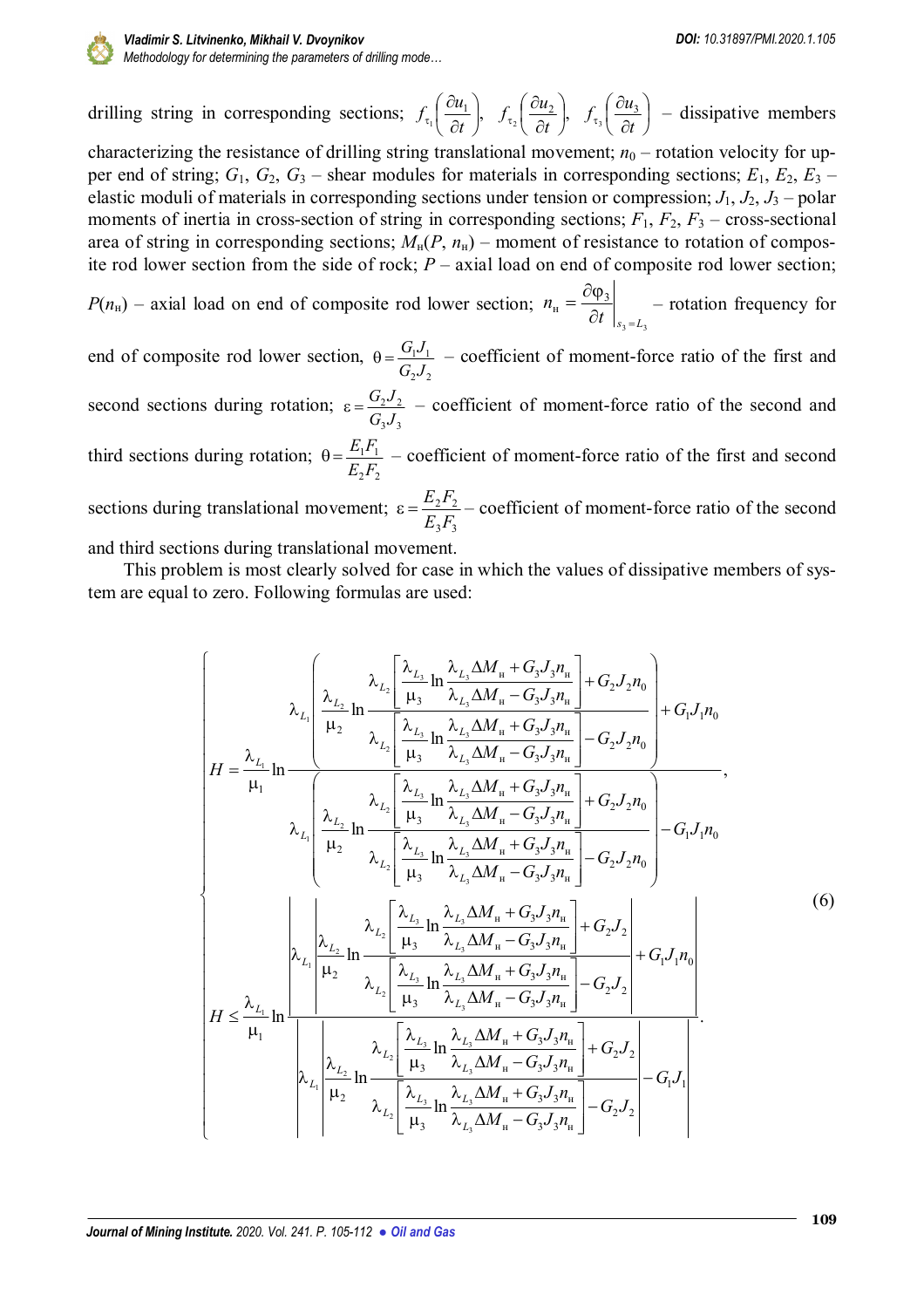

 $\overline{C}$ 

$$
\begin{cases}\nP = \frac{G_{3}J_{3}}{\lambda_{L_{3}}}\left(n_{0}^{2}\right) \frac{1 + ke^{2\lambda_{L_{3}}}}{\lambda_{L_{3}}},\\
1 - ke^{2\lambda_{L_{3}}}}\n\end{cases}
$$
\n
$$
P_{8} = \frac{\frac{\mu_{3}L_{3}}{\lambda_{L_{3}}}P\left(ch\left(\frac{\mu_{1}L_{1}}{2\lambda_{L_{1}}} + \frac{\mu_{2}L_{2}}{2\lambda_{L_{2}}} + \frac{\mu_{3}L_{3}}{2\lambda_{L_{3}}}\right) + kch\left(\frac{\mu_{1}L_{1}}{2\lambda_{L_{1}}} - \frac{\mu_{2}L_{2}}{2\lambda_{L_{2}}} - \frac{\mu_{3}L_{3}}{2\lambda_{L_{3}}}\right)\right)}{1 - ke^{\lambda_{L_{3}}}n_{0}\left(sh\left(\frac{\mu_{1}L_{1}}{2\lambda_{L_{1}}} + \frac{\mu_{2}L_{2}}{2\lambda_{L_{2}}} + \frac{\mu_{3}L_{3}}{2\lambda_{L_{3}}}\right) - ksh\left(\frac{\mu_{1}L_{1}}{2\lambda_{L_{1}}} - \frac{\mu_{2}L_{2}}{2\lambda_{L_{2}}} - \frac{\mu_{3}L_{3}}{2\lambda_{L_{3}}}\right)\right)}{1 - ke^{\lambda_{L_{3}}}P\left(sh\left(\frac{\mu_{1}L_{1}}{2\lambda_{L_{1}}} + \frac{\mu_{2}L_{2}}{2\lambda_{L_{2}}} + \frac{\mu_{3}L_{3}}{2\lambda_{L_{3}}}\right) + ksh\left(\frac{\mu_{1}L_{1}}{2\lambda_{L_{1}}} - \frac{\mu_{2}L_{2}}{2\lambda_{L_{3}}} - \frac{\mu_{3}L_{3}}{2\lambda_{L_{3}}}\right)\right)}{1 - ke^{\lambda_{L_{3}}}n_{0}\left(ch\left(\frac{\mu_{1}L_{1}}{2\lambda_{L_{1}}} + \frac{\mu_{2}L_{2}}{2\lambda_{L_{2}}} + \frac{\mu_{3}L_{3}}{2\lambda_{L_{3}}}\right) - kch\left(\frac{\mu_{1}L_{1}}{2\lambda_{L_{1}}} - \frac{\mu_{2}L_{2}}{2\lambda_{L_{2}}} - \frac{\mu_{3}L_{3}}{2\lambda_{L_{3}}}\right)\right)}{1 - k^{2}}, \tag{7}
$$
\n $$ 

where  $L_1$  – DS length;  $L_2$  – HDP length;  $L_3$  – length of SDM frame and navigation system;  $k$  – coefficient of wave reflection, rotational oscillations at the interface of heterogeneous sections of a composite rod,  $2^{j} 2^{j} \sqrt{L_2}$   $3^{j} 3$  $2^{j} 2^{j} 2^{k}$ 2  $1^{\prime}$  1  $\sim$   $L_1$   $\sim$   $2^{\prime}$  2  $1^{J} 1^{-J}$   $V_{L_1}$ ,  $V_2$  $V_2$ 1  $1 + \kappa_2$  $1 - \kappa_2$  $3 \left( \begin{array}{cc} 3 & 2 \end{array} \right)$  $3 \left( \begin{array}{cc} 2 & 2 \end{array} \right)$ 2 1 1  $L_1$  $\frac{2}{\sqrt{2}}$ ,  $\frac{1}{\sqrt{2}}$ ,  $\frac{1}{\sqrt{2}}$ ,  $\frac{1}{\sqrt{2}}$ ,  $\frac{1}{\sqrt{2}}$ ,  $\frac{1}{\sqrt{2}}$ ,  $\frac{1}{\sqrt{2}}$ ,  $\frac{1}{\sqrt{2}}$ ,  $\frac{1}{\sqrt{2}}$ ,  $\frac{1}{\sqrt{2}}$ ,  $\frac{1}{\sqrt{2}}$ ,  $\frac{1}{\sqrt{2}}$ ,  $\frac{1}{\sqrt{2}}$ ,  $\frac{1}{\sqrt{2}}$ ,  $\frac{1}{\sqrt{2}}$ ,  $\frac{1}{\sqrt{2}}$ , ,  $G_2J_2 + \lambda_{I_2}G_3J$  $G_2 J_2 - \lambda_{L_2} G_3 J$ *k*  $G_1J_1 + \lambda_L G_2J$  $G_1J_1 - \lambda_L$ ,  $G_2J$ *k*  $k_1 + k$  $k = \frac{k_1 - k_2}{l}$  $L$ <sup>2</sup>/<sub>2</sub>  $\mu$ <sup>L</sup>  $L$ <sup>2</sup>/<sub>2</sub>  $\sim$   $\mu$ <sup>L</sup>  $L_2$   $\cup$ <sub>1</sub> $\cup$ <sub>1</sub>  $\vdash$   $\sim$ <sub>*L*</sub>  $L_2 \cup l_1 \cup l_1 \longrightarrow L$  $\lambda_{L_1} G_2 J_2 + \lambda$  $\lambda_{L_{\ast}}G_{2}J_{2}$  –  $\lambda$  $=$  $\lambda_{I_2} G_1 J_1 + \lambda$  $\lambda_{L_{\alpha}}G_{1}J_{1} - \lambda$  $=$  $^{+}$  $=\frac{k_1-k_2}{k_1-k_2}$ ,  $k_1=\frac{\lambda_{L_2}G_1J_1-\lambda_{L_1}G_2J_2}{\lambda_{L_1}G_2J_2}$ ,  $k_2=\frac{\lambda_{L_3}G_2J_2-\lambda_{L_2}G_3J_3}{\lambda_{L_1}G_2J_2}$ ;  $\mu_1$ ,  $\mu_2$ ,  $\mu_3$  – dissipation coefficients in corresponding sections,  $\lambda_{L_1}$ ,  $\lambda_{L_2}$ ,  $\lambda_{L_3}$  – propagation velocity of rotational oscillations in corresponding sections;  $P_B$  and  $P_H$  – axial loads on bottom end of SDM frame corresponding to upper and lower boundaries of self-oscillations;  $n_0^*$  – rotor rotation frequency at  $P_B = P_H$ .

Task for case, in which the values of dissipative members of system are equal to zero, and propagation depth of translational oscillations of drilling tool, represented as a composite rod of three heterogeneous sections, is solved by system  $(6)$ . At the same time  $G_1$ ,  $G_2$ ,  $G_3$  are replaced by  $E_1, E_2, E_3$  and  $J_1, J_2, J_3$  by  $F_1, F_2, F_3$ , and also  $\lambda_{L_1}, \lambda_{L_2}, \lambda_{L_3}$  – propagation velocity of rotational oscillations by propagation velocity of translational oscillations by  $\chi_{L_1}, \chi_{L_2}, \chi_{L_3}$  in corresponding sections. Obtained equations determine conditions for occurrence possibility of translational selfoscillations of DS, represented as a composite rod in process of translating to deepen bottomhole of well [13]. Axial loads on lower end of SDM frame, corresponding to upper and lower boundaries of self-oscillations during translational movement of  $P_B$  and  $P_H$ , are determined by the equation (7). At the same time propagation velocity of rotational oscillations  $\lambda_{L_1}, \lambda_{L_2}, \lambda_{L_3}$  is replaced by  $\chi_{L_1}, \chi_{L_2}, \chi_{L_3}$ , elastic modulus  $G_1, G_2, G_3$  and polar moments of inertia in cross-section  $J_1, J_2, J_3$  are replaced by  $E_1$ ,  $E_2$ ,  $E_3$  and  $F_1$ ,  $F_2$ ,  $F_3$  respectively.

As a result of calculations based on developed mathematical model (5), range of selfoscillations' onset during rotation and translational movement of SDM – DS system was revealed.

Input parameters for calculating rotational and translational movements:

$$
L_1 = 1800 \text{ m}; L_2 = 190 \text{ m}; L_3 = 10 \text{ m}; J_1 = 5.841 \cdot 10^{-6} \text{ m}^4; J_2 = 1.941 \cdot 10^{-6} \text{ m}^4; J_3 = 4.928 \cdot 10^{-6} \text{ m}^4; k = 0.106; G_1 = G_2 = G_3 = 8 \cdot 10^{10} \text{ Pa}; \lambda_{L_1}, \lambda_{L_2}, \lambda_{L_3} = 3200 \text{ m/s}; n_0 = [0; 7] \text{ rad/s};
$$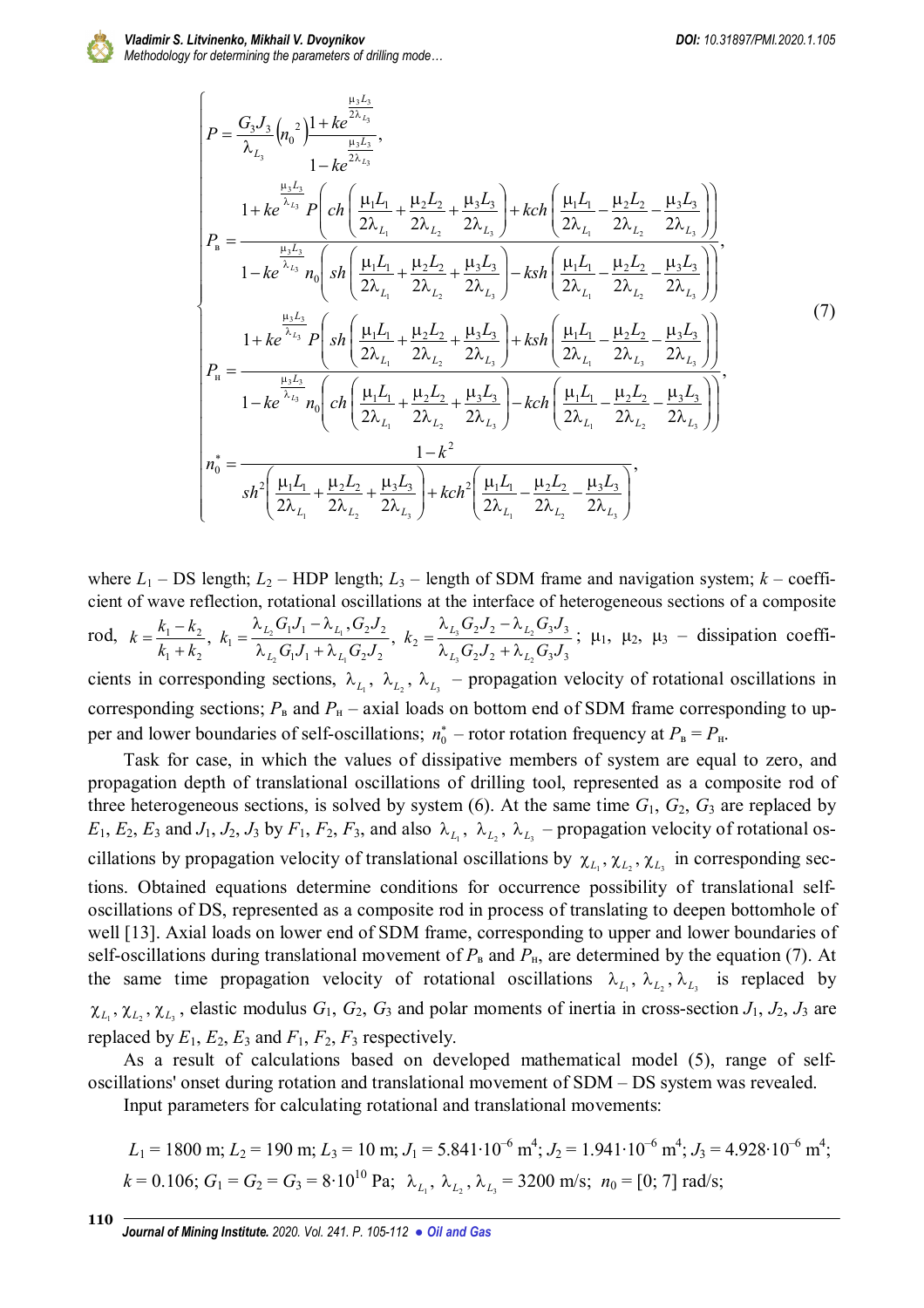

 $\mu_1 = 0.1$ ;  $\mu_2 = 0.2$ ;  $\mu_3 = 0.3$ ;  $L_1 = 1800$  m;  $L_2 = 190$  m;  $L_3 = 10$  m;  $F_1 = 1.018 \cdot 10^{-3}$  m<sup>2</sup>;  $F_2 = 1.81 \cdot 10^{-3}$  m<sup>2</sup>;  $F_3 = 8.042 \cdot 10^{-4}$  m<sup>2</sup>;  $k = 0.106; E_1 = E_2 = E_3 = 2 \cdot 10^{10} \text{ Pa}; \ \chi_{L_1}, \chi_{L_2}, \chi_{L_3} = 5320 \text{ m/s}; n_0 = [0; 7] \text{ rad/s};$  $\mu_1 = 0.1$ ;  $\mu_2 = 0.2$ ;  $\mu_3 = 0.3$ .

Results of mathematical modeling are presented in fig.3. Comparison of obtained study results for SDM frame oscillations in bench conditions with calculated values of boundaries of DS selfoscillations allows determining the range of stable operation for SDM – DS system. Values located under the line indicated by lower boundary of  $P_{\rm B}$  self-oscillations mean absence of vibration – uniform translational and rotational movement of tool, between upper  $P_{\text{H}}$  and lower  $P_{\text{B}}$  boundaries – a temporary stop (jamming), above the upper  $P_{\rm H}$  – braking (no rotation).

Developed methodology of determining required parameters for drilling mode of inclined sections in a well, ensuring stable operation of BHA, is as follows.

SDM is started and pressure drop is determined during its operation in idle mode. Then, required load on the bit (according to work plan and geological and technical schedule) is created and pressure drop is fixed taking into account loading of gerotor mechanism. On the basis of SDM test bench diagram, optimal range of shaft rotation frequency with corresponding pressure drop is graphically determined. At the same time, maximum allowable decrease in rotation frequency of SDM shaft is noted, which corresponds to optimum amplitudes of frame lateral oscillations.

According to developed mathematical model, boundaries of DS self-oscillations' onset are calculated. After constructing the graphical dependencies, required frequency and load on the bit are determined, at which DS is in permissible range of stable operation. Noting modes of DS stable operation, correlation is made with load on the bit, at which SDM will also be in mode of optimal energy characteristics. If rotation frequency of SDM shaft (according to test bench diagram), determined by pressure drop, has decreased by more than 70%, load on the bit is reduced. Based on graphical dependences (Fig.3) for boundaries range of self-oscillations' onset at given rotation frequencies of DS and load on the bit, rotation frequency of top drive is adjusted to ensure stable operation of the system while maintaining mechanical drilling speed [14, 15].

**Conclusion.** On the basis of experimental study, amplitudes and frequencies of oscillations of SDM frame were determined along entire length of power section of working bodies and spindle part for various operating modes of motor. It has been established that to reduce amplitude of motor's lateral oscillations and ensure its stable operation, range of shaft rotation frequencies must be maintained within 70 % of SDM rotation frequency in idle mode.